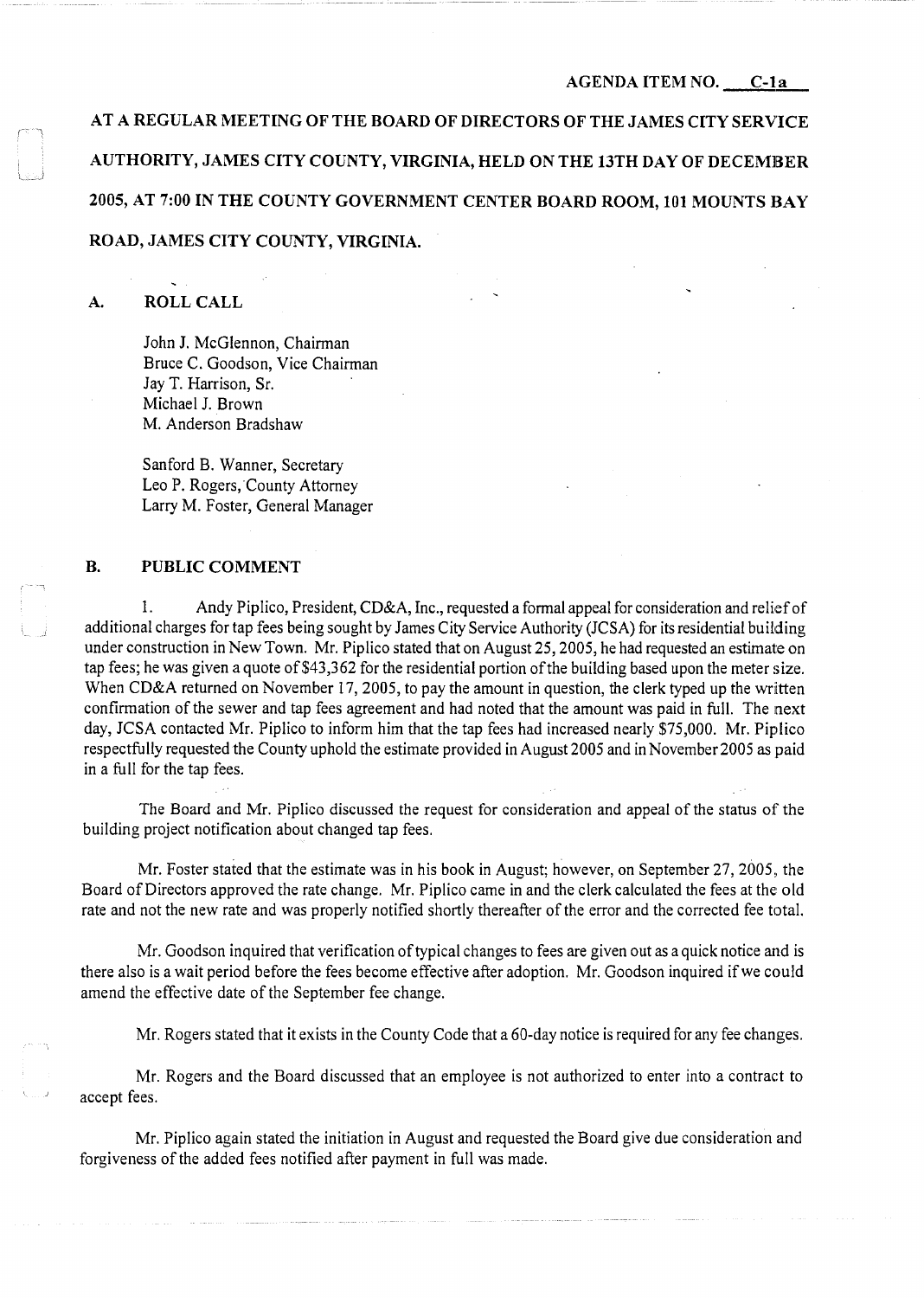## C. CONSENT CALENDAR

Mr. Harrison made a motion to adopt the minutes of November 22, 2005.

The motion passed by unanimous voice vote.

' '

#### D. PUBLIC HEARING

### 1. Transfer of Sewage Lift Station 1-5 to Hampton Roads Sanitation District

Mr. Foster stated that JCSA owns and operates Sewage Lift Station 1-5, which is located between Ford's Colony and Windsor Forest neighborhoods. The lift station was built under Hampton Roads Sanitation District (HRSD) standards with the intention of being transferred to the HRSD when flows reached 1.25 million gallons per day. Mr. Foster requested that the Board approve the resolution authorizing the General Manager to sign the appropriate documents to transfer Sewage Lift Station 1-5 to HRSD as its current average daily flows are approximately 1.0 million gallons per day.

Mr. McGlennon opened the Public Hearing.

As no one wished to speak to the matter at this time, Mr. McGlennon closed the Public Hearing.

Mr. Goodson made a motion to adopt the resolution.

The motion passed by unanimous voice vote.

#### **RESOLUTION**

### TRANSFER OF SEWERAGE LIFT STATION 1-5 TO

#### HAMPTON ROADS SANITATION DISTRICT

- WHEREAS, the James City Service Authority owns Sewerage Lift Station 1-5 that was designed and constructed with intent of eventual transfer to the Hampton Roads Sanitation District when flows through the Station exceed 1.25 million gallons per day; and
- WHEREAS, current Lift Station 1-5 flows are approximately 1.0 million gallons per day and the James City Service Authority has budgeted \$200,000 to upgrade the pumps and control in the facility; and
- WHEREAS, the Hampton Roads Sanitation District has agreed to assume ownership of the Station immediately if the \$200,000 allocated for the upgrades is provided to the District.
- NOW, THEREFORE, BE IT RESOLVED that the Board of Directors of the James City Service Authority, James City County, Virginia, hereby authorizes the General Manager to sign the appropriate documents transferring ownership of Sewerage Lift Station 1-5 to the Hampton Roads Sanitation District, along with the \$200,000 allocated in the 2005 Capital Improvement Budget intended for upgrades to the facility.

-------·- - -~~-------- ---

L .. J